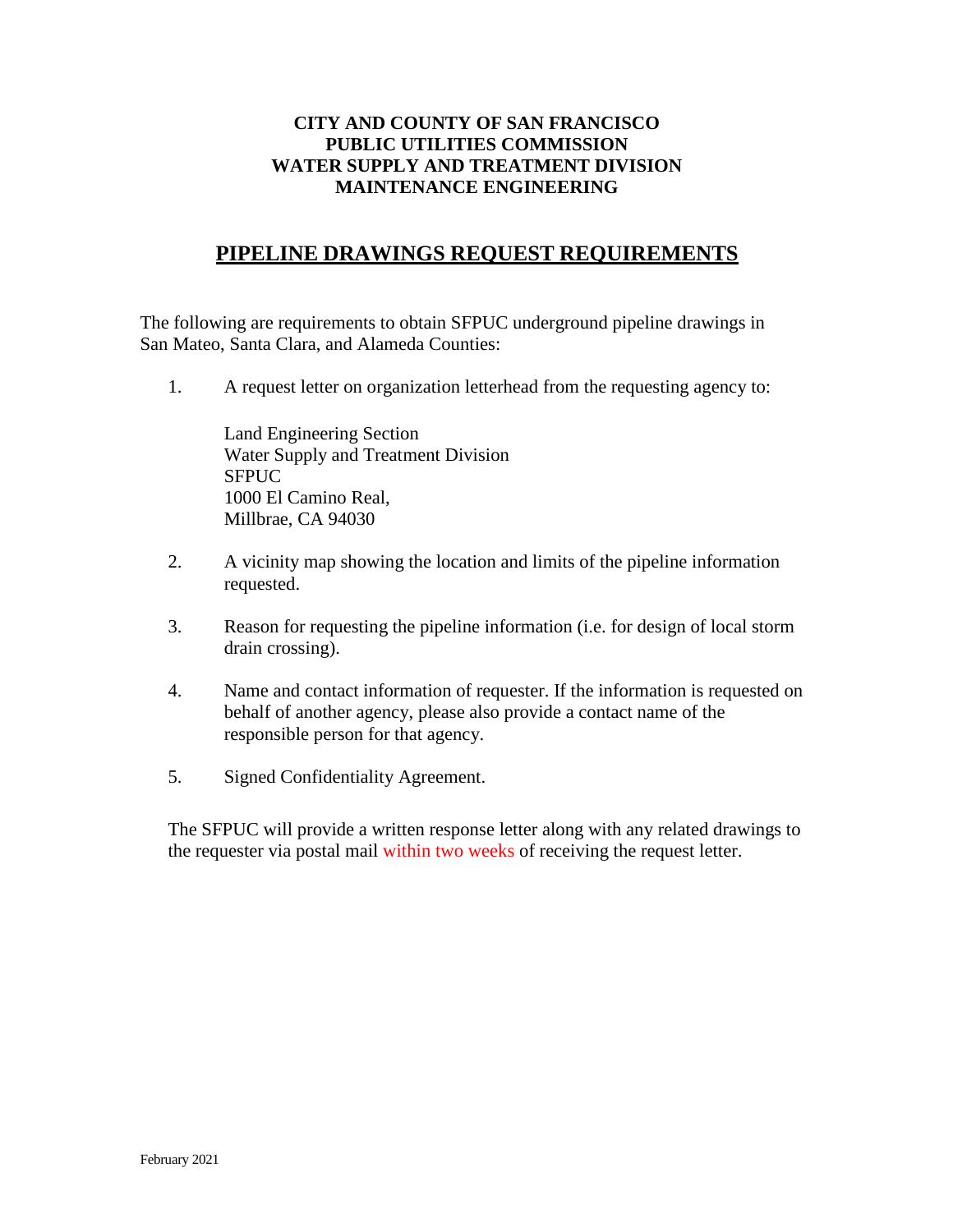

## **CONFIDENTIALITY AGREEMENT**

| The undersigned DOCUMENT RECIPIENT has requested a copy of                     |
|--------------------------------------------------------------------------------|
| confidential drawings pertaining to facilities owned by the City and County of |
| San Francisco (CITY) through its Public Utilities Commission (SFPUC), for the  |
| reasons described in DOCUMENT RECIPIENT'S letter of request                    |
| Date:                                                                          |
| Subject:                                                                       |

CITY agrees to share such information ("**Confidential Materials**") provided that DOCUMENT RECIPIENT agrees to keep the Confidential Materials confidential. as follows:

- 1. DOCUMENT RECIPIENT acknowledges that the Confidential Materials are of a highly confidential nature, and agrees to hold such Confidential Materials in strict confidence and use them only for the proposed work described in the Letter of Request, and for no other purpose.
- 2. DOCUMENT RECIPIENT will allow the Confidential Materials to be held and viewed only by DOCUMENT RECIPIENT's employees and agents who reasonably need to review the Confidential Materials for the purpose described in the Letter of Request (the "**Reviewing Parties**").
- 3. DOCUMENT RECIPIENT will not copy, reproduce or alter the Confidential Materials in any form (including but not limited to paper copies and electronically formatted copies of all or any part of the Confidential Materials), or provide, distribute or share them in any form, or provide, distribute or share any information contained in them, to any other party (other than the Reviewing Parties), unless (i) DOCUMENT RECIPIENT has received written authorization to do so from Annie Li, Principal Engineer, SFPUC's Water Supply and Treatment Division, or her designee, or (ii) DOCUMENT RECIPIENT is required to do so under applicable law; provided, however, DOCUMENT RECIPIENT shall give Annie Li no less than ten (10) business days' prior written notice at the letterhead address of its intent to make any such law- related disclosure of the Confidential Materials or any information contained therein.
- 4. DOCUMENT RECIPIENT acknowledges that CITY is providing the Confidential Materials in their as is condition, without any representations or warranties as to how current the information is or the accuracy, completeness, fitness for any purpose, or merchantability of the Confidential Materials or the information in such materials.
- 5. Promptly at the conclusion of the proposed work for which the abovedescribed confidential information was furnished, or at such time as the contract for the proposed work for which the Confidential Materials were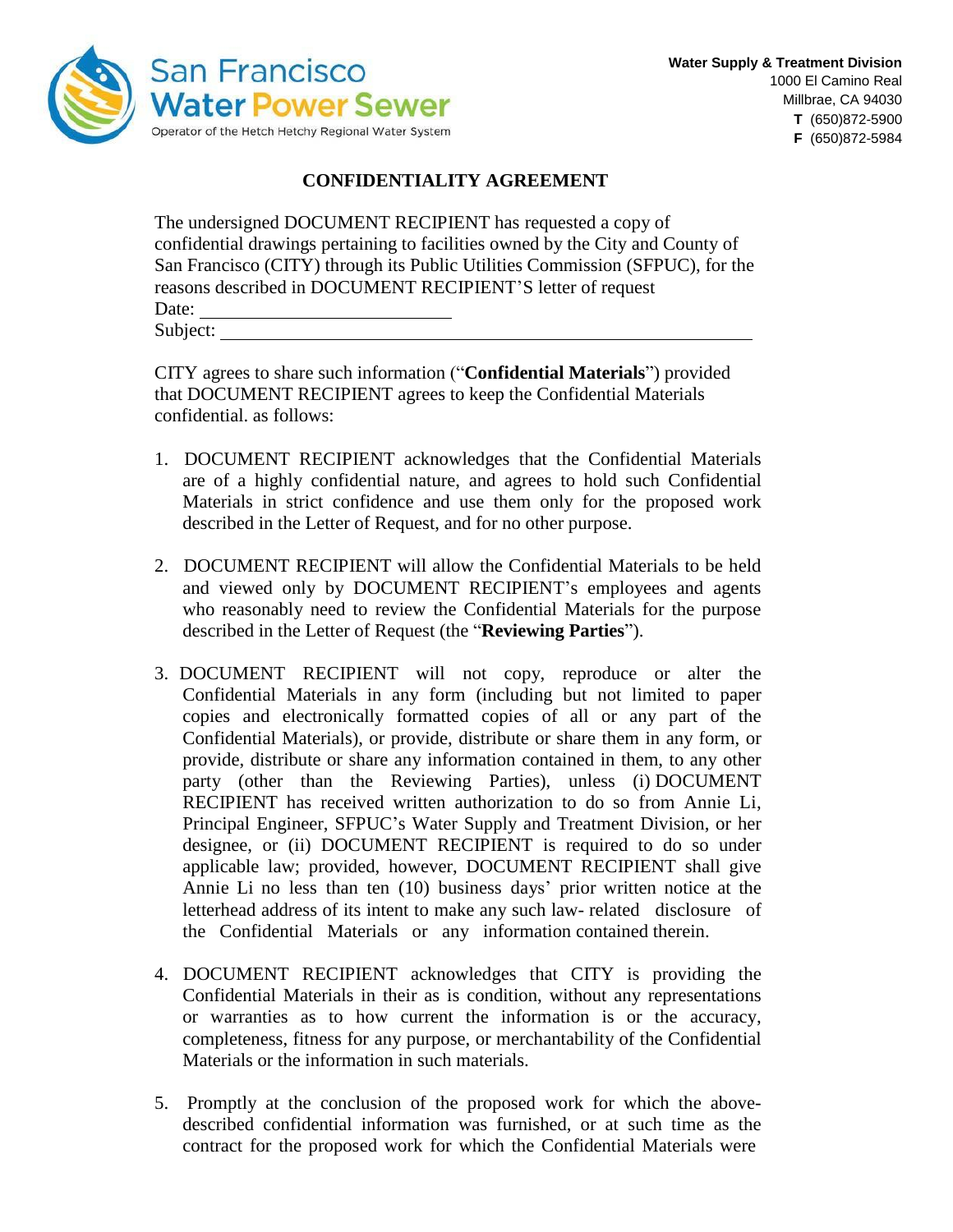furnished is awarded to someone other than the DOCUMENT RECIPIENT, DOCUMENT RECIPIENT shall destroy all Confidential Materials and all copies of same.

6. DOCUMENT RECIPIENT confirms that DOCUMENT RECIPIENT is (check one):

 $\begin{bmatrix} 1 & 1 \\ 1 & 4 \end{bmatrix}$  a governmental agency or public utility

[  $\vert$  2. A consultant, contractor, subcontractor, supplier, or bidder doing business with or on behalf of the San Francisco Public Utilities Commission

[ ] 3. Other person or entity who needs the Confidential Materials for the following reasons:

(If this item 3 is checked, please include company name as registered with the Secretary of State, person's driver's license, and contractor's license)

7. DOCUMENT RECIPIENT confirms that CITY can reach DOCUMENT RECIPIENT at:

| Address:   |  |
|------------|--|
|            |  |
|            |  |
| Email:     |  |
| Telephone: |  |

8. This Confidentiality Agreement will be considered signed when a copy with Paragraphs 6 and 7 completed and the Letter of Request attached has been signed by an authorized signing officer of DOCUMENT RECIPIENT, and such signed original has been delivered to the letterhead address or a copy has been delivered in an Adobe .pdf file by email transmission to [WSTDLandEngineering@sfwater.org](mailto:WSTDLandEngineering@sfwater.org) . Such electronic signature shall be treated in all respects as having the same effect as an original signature.

[Remainder of page intentionally left blank]